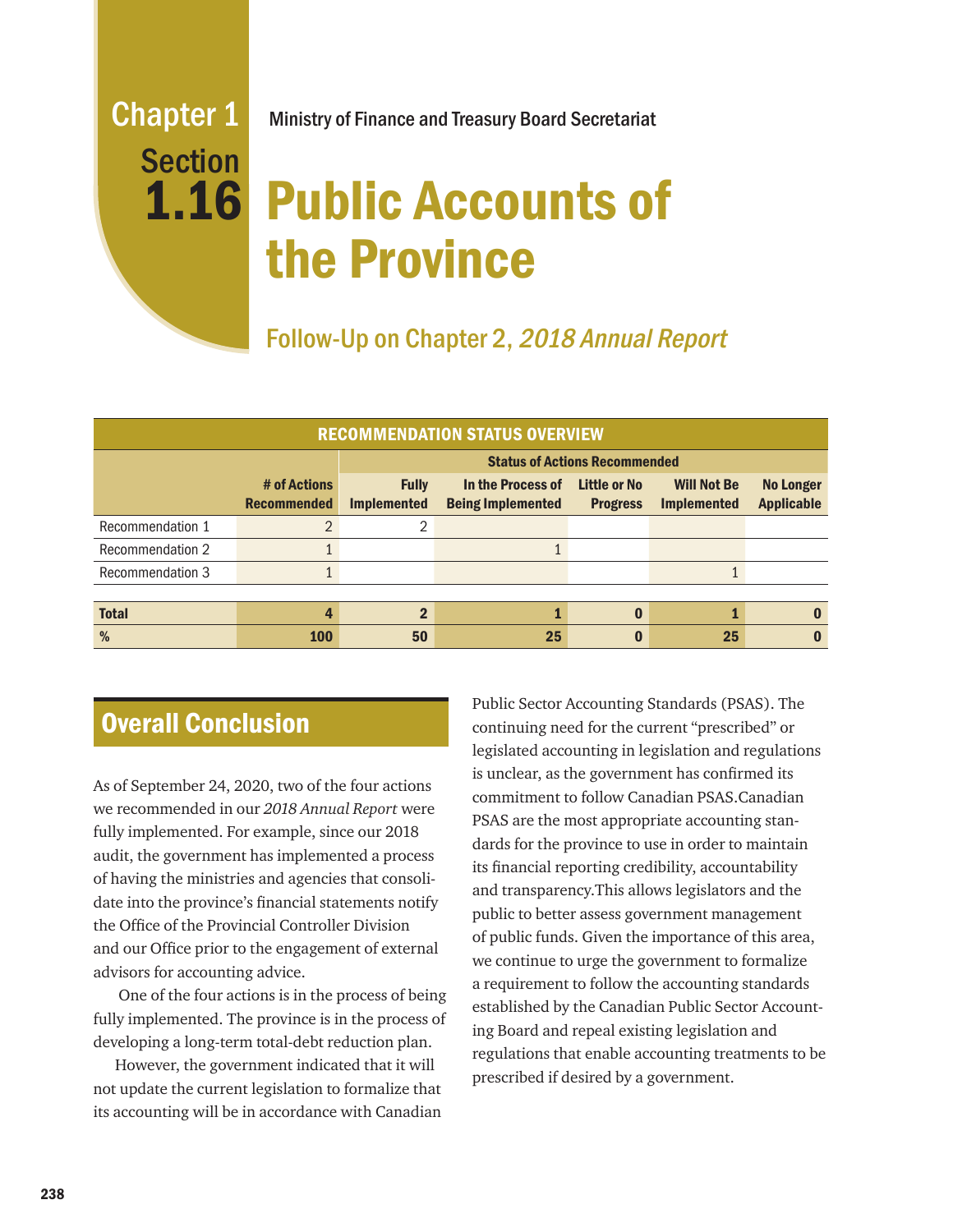The status of actions taken on each of our recommendations is described in the following sections.

# **Background**

For the year ended March 31, 2018, we issued an unqualified audit opinion on the consolidated financial statements for the province of Ontario. This means that the consolidated financial statements were free from material errors and fairly presented the province's financial position and operating results. This was significant as we had issued a qualified opinion in the previous two years. The unqualified opinion resulted from changes to the province's financial statements in two main areas to comply with Canadian Public Sector Accounting Standards (PSAS) for the following reasons:

- The province recorded a full valuation allowance against the net pension asset relating to the Ontario Teachers' Pension Plan and the Ontario Public Service Employees' Union Pension Plan in its consolidated statement of financial position.
- The province excluded the market account assets and liabilities of the Independent Electricity System Operator in its consolidated financial statements.

Specific observations made during our audit included the following.

### The Province's Use of External Consultants

Similar to our 2016 and 2017 annual reports, in our *2018 Annual Report* we commented on the province's use of external advisors to provide accounting analysis, advice and interpretation. We also highlighted that the interests of the Treasury Board Secretariat (Secretariat), the Ministry of Finance and the Office of the Auditor General (Office) are best served when the work of external advisors is brought to our attention and discussed on a timely basis when it impacts

the consolidated financial statements of the province in current and future years.

We continued to recommend that the Secretariat notify our Office and request our input when a private-sector accounting firm provides accounting advice to the province, and that the Secretariat consult with us when a government agency or organization plans to engage and/or retain the same private-sector accounting firm for both accounting advice and auditing services.

# Increasing Debt Burden

The province's growing debt burden also remained a concern in 2017/18, as it had been since we first raised the issue in 2011. We focused on the critical implications of the growing debt for the province's finances. We maintained the view that the government should provide legislators and the public with long-term targets for addressing Ontario's current and projected debt sustainability, and we reaffirmed our recommendation that the government develop a long-term debt-reduction plan to reduce interest expense, ensuring more dollars go toward government programs.

# Use of Legislated Accounting

Annually, we have raised the issue of the prior government having introduced legislation on several occasions to facilitate its establishment of specific accounting practices that may not be consistent with Canadian PSAS. Until 2017, such actions did not impact the province's consolidated financial statements. However, the use of legislated accounting treatments by the province to support the accounting/financing design prescribed under the *Ontario Fair Hydro Plan Act, 2017*, could have had a material impact on the province's annual results and become a significant concern to our Office in the 2017/18 fiscal year had the accounting not been corrected.

We made three recommendations, consisting of four actions needed for improvement.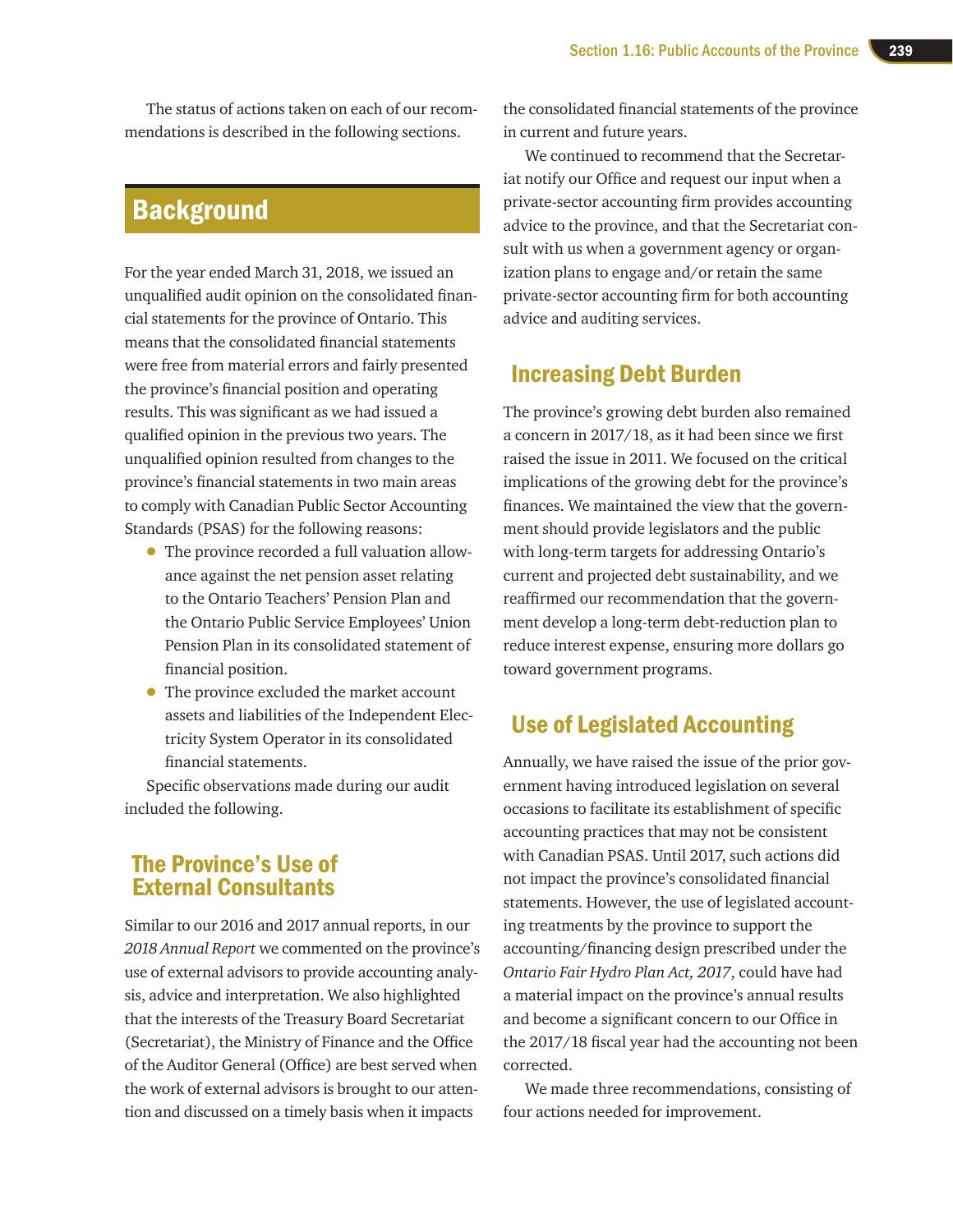# Status of Actions Taken on Recommendations

We conducted assurance follow-up work between April 2020, and September 2020, and obtained written representation from the Treasury Board Secretariat (Secretariat) and the Ministry of Finance that, effective October 13, 2020, they had provided us with a complete update of the status of the recommendations we made in our *2018 Annual Report*.

# The Province's Use of External Consultants

#### Recommendation 1

*Recognizing that the Auditor General is appointed under the* Auditor General Act *as the auditor for the consolidated financial statements of the province, we recommend that Treasury Board Secretariat:*

• *notify the Office of the Auditor General (Office) and request its comment when a ministry, government agency or Crown-controlled corporation consolidated into the financial statements of the province proposes to engage an external advisor to provide accounting advice;*  Status: Fully implemented.

#### **Details**

The interests of the Secretariat, the Ministry of Finance and the Office of the Auditor General (Office) are best served when there is full disclosure on any plans to use external advisors. For this reason, any work performed by external advisors in formulating an accounting position should be shared with our Office as soon as possible, as part of the audit of the consolidated financial statements.

Our Office requested that the Secretariat provide us with copies of contracts relating to any advisors it uses for accounting advice and opinions. The Secretariat provided our Office with the contract for the advisor it engaged for accounting

advice during the 2018/19 and 2019/20 fiscal years. The advisor provided advice and guidance to supplement the Office of the Provincial Controller Division's (OPCD's) internal analysis of significant accounting issues. In addition, during the request for proposal (RFP) process for 2020/21 accounting advisory services for the Secretariat, we were given an opportunity to provide comments on the draft RFPs and received copies of the final RFPs for the 2020/21 accounting advice work.

We have not yet been given an opportunity to provide comments for all instances when a ministry, agency or Crown-controlled corporation consolidated into the financial statements of the province proposes to engage an external advisor to provide accounting advice. The Secretariat provided us with accounting consultation forms for two ministries and four agencies, but these forms are completed after the external accounting firm has been contracted by the ministry, agency or Crown corporation. We were provided an opportunity to provide commentary to one of the ministries (other than the Secretariat mentioned above) prior to the completion of an RFP.

The OPCD told us it worked with the ministries to be proactive in providing the accounting consultation forms prior to completion of RFPs. This included providing a memo to ministry finance directors explaining the changes to the accounting consultation request forms and updates to the Accounting Consultation Request Form (ACRF) website that included providing a clearer explanation of the meaning of "accounting advice" and the required process. The respective ministries will also encourage their agencies to provide the forms in a more timely fashion. In addition, the OPCD revised the language in the Certificate of Assurance, which is an attestation process that each ministry performs annually, to make it clearer that the OPCD and our Office will be notified prior to approval of any RFP for the ministries.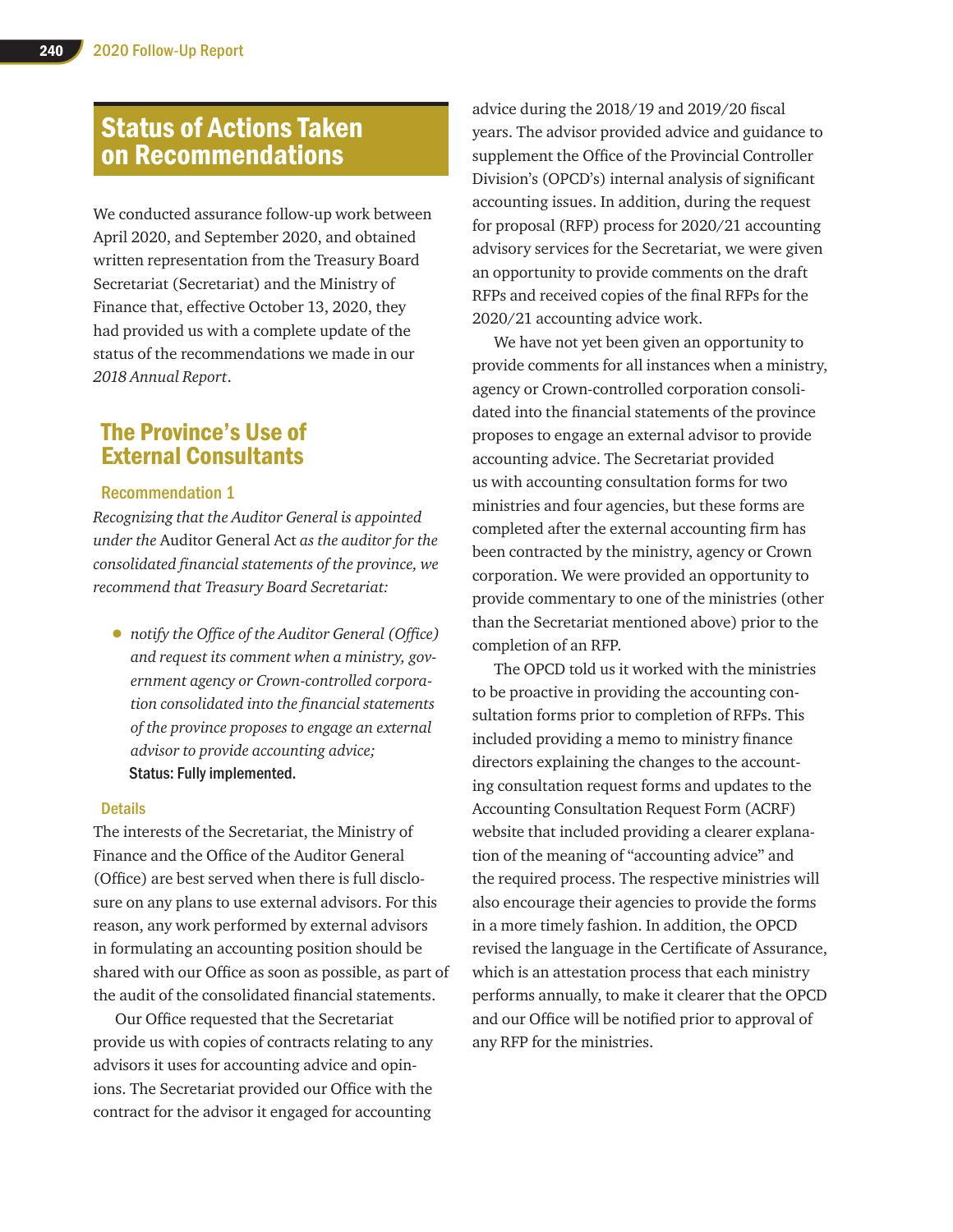• *consult the Office when a government agency or Crown-controlled corporation plans to engage and/or retain the same external advisor for both accounting advice and auditing services.* Status: Fully implemented.

#### **Details**

Without sufficient safeguards, hiring the same external advisor for both accounting advice and auditing services can present an inherent conflict of interest, as the role of an auditor is incompatible with that of an advisor to management. Auditors need to perform their work serving the public interest, whereas advisors act in the best interests of management.

The Secretariat has agreed to request its external advisors—engaged to provide accounting advice and/or opinions relating to our Office's audit of the province's consolidated financial statements—to notify our Office of their engagement, as required under the Code of Professional Conduct of the Chartered Professional Accountants of Ontario. In this regard, the Secretariat has incorporated this request into new contracts with external advisors. The Secretariat has developed a process for other ministries, agencies and crown-controlled corporations to request that their external advisors notify us as well.

The province reviewed and considered updates to existing directives, policies and contract templates to help implement the recommendation across ministries and agencies. This included updating the accounting consultation request form and the process performed by the ministries and agencies to complete the forms.Additionally, starting in 2019, agencies attest through the annual Certificate of Assurance process that they have disclosed all external consulting arrangements. As described in the response to the previous recommendation, the OPCD revised the language in the Certificate of Assurance to make it clearer that the ministries have notified the OPCD and our Office prior to the completion of an RFP.

# Ontario's Debt Burden

#### Recommendation 2

*We recommend that in order to address the province's growing total debt burden, the government work toward the development of a long-term total-debt reduction plan, including a target for the net-debt-to-GDP ratio.* 

Status: In the process of being implemented by November 15, 2020.

#### **Details**

In its 2019 Budget, the government included a commitment to reduce Ontario's net debt-to-GDP ratio by the 2022/23 fiscal year to less than the Independent Financial Commission of Inquiry's forecast net debt-to-GDP ratio for the 2018/19 fiscal year of 40.8% of GDP. The 2019/20 net debt-to-GDP was 39.7%, which was lower than the 2019 Budget estimate of 40.7% but higher than the 2018/19 net debt-to-GDP of 39.5%. The government has yet to fully analyze long-term debt sustainability and establish long-term net debt-to-GDP targets to manage debt based on an analysis of future debt sustainability. The 2020 Budget, expected to be tabled by November 15, 2020, is to include an update on the government's debt strategy, in line with the *Fiscal Sustainability, Transparency and Accountability Act's* legislative requirements.

At the time of our follow-up, the government indicated that it was focused on funding the response to COVID-19 and ensuring that it has sufficient liquidity to meet these needs.

# Use of Legislated Accounting **Standards**

#### Recommendation 3

*We recommend the government revisit legislation and regulations that prescribe accounting methods to be followed by the province and reconsider the need for these provisions in light of the fact that the province*